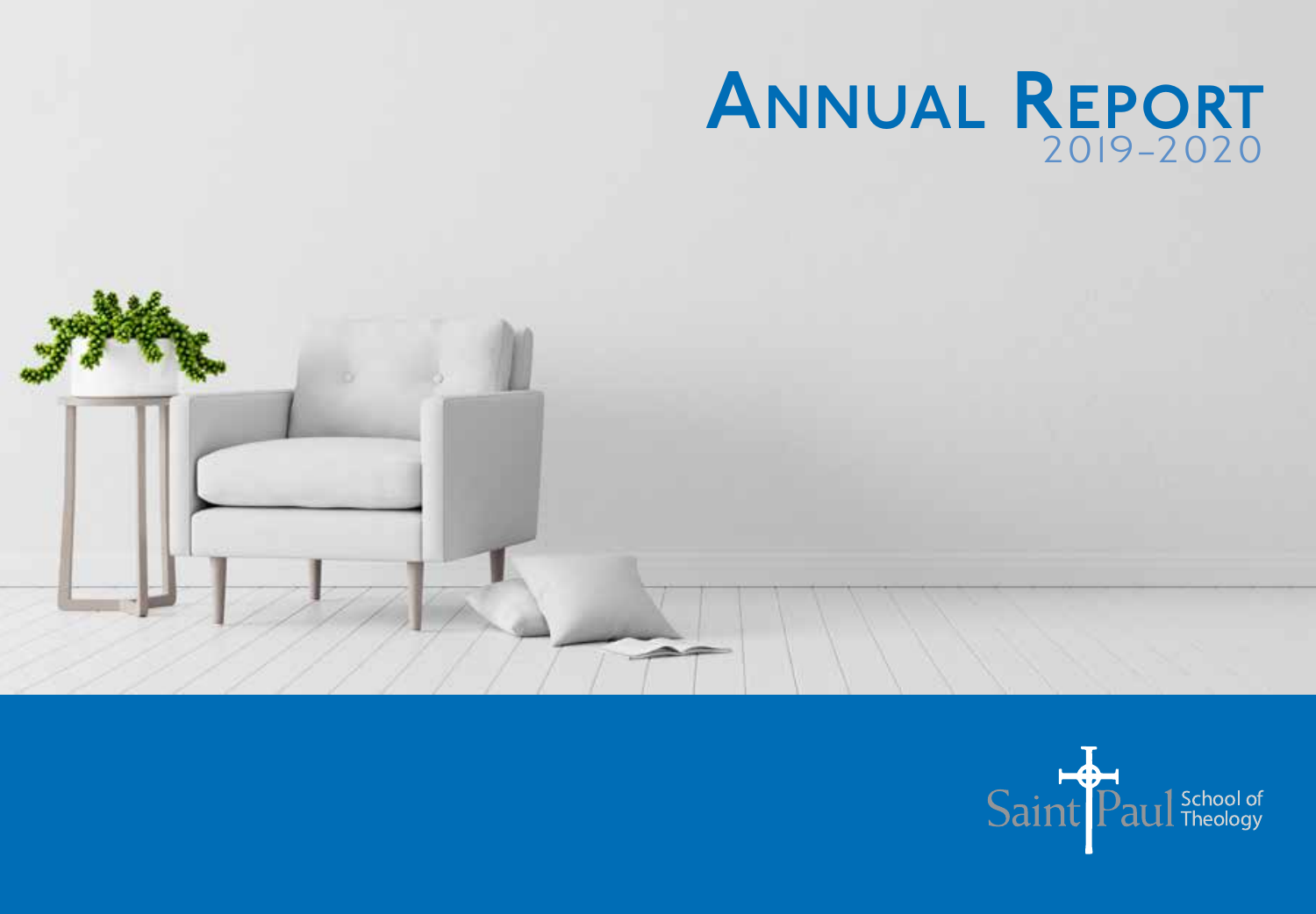**SINCE 1959, SAINT PAUL SCHOOL OF THEOLOGY HAS EDUCATED LEADERS WHO RENEW THE CHURCH AND TRANSFORM THE WORLD.**

### **OUR MISSION**

Centered in Christ and rooted in the Wesleyan tradition, Saint Paul School of Theology is a seminary of intentional relationships committed to the formation of people for innovative, creative ministry through rigorous academic life; the exploration of Scripture, tradition, ministry practices; and diverse, contextual experience.

### TABLE OF **CONTENTS**

- *3 President's Letter*
- *4 space to become*
- *6 NAVIGATING SPACE IS A PART OF BEING HUMAN*
	- *Sara Martin*
	- *Emily Stirewalt & Kelli Hansen*
	- *Sally Firestone*
- *9 Our Generous Donors*
- *14 Capital Campaign and Bequests*
	- *#GivingTuesday*
- *15 60th anniversary celebration*

Kansas Campus 13720 Roe Ave. Building C Leawood, KS 66224

### online | on-campus | on mission

Oklahoma Campus 2501 N Blackwelder Ave. Bishop W. Angie Smith Chapel Oklahoma City, OK 73106

### **CONTACT US**

■ 913.253.5000  $\boxtimes$  giving@spst.edu **<sup>1</sup> www.spst.edu**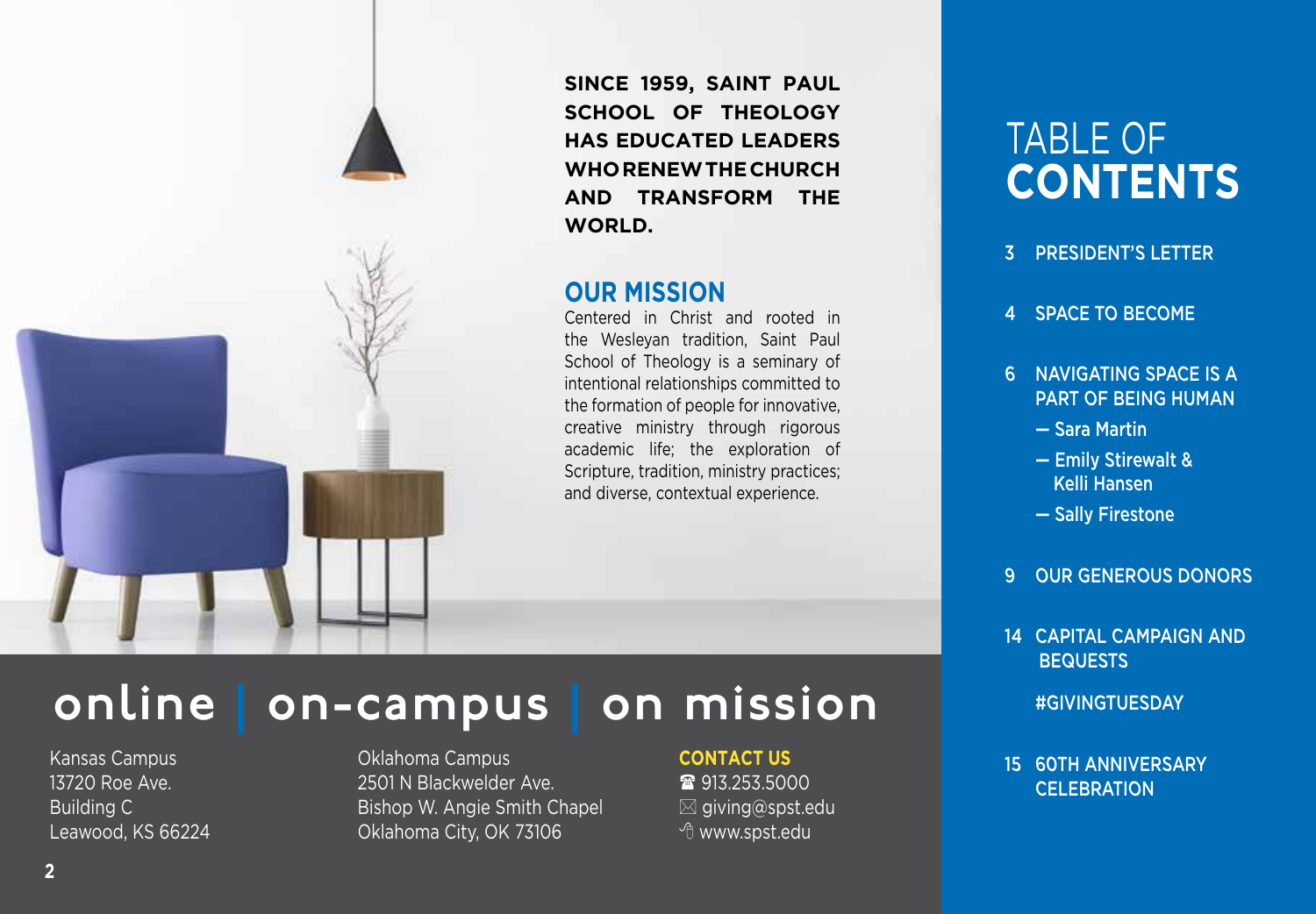### President's Letter The Reverend Neil B. Blair '80

Dear Alumni and Friends:

This past year has proven an extraordinary one for Saint Paul School of Theology. We have experienced great success in securing the financial health of Saint Paul. Also, we are responding to the urgent need to address issues of race and justice. Additionally, we are pursuing our strategic plan and meeting the disruptions caused by Covid-19.

Enrollment continues to grow at Saint Paul. The last few years we have witnessed double-digit increases. I am pleased to report that this trend continued during the 2019-2020 academic year. Increasing numbers of students see Saint Paul as their first choice for pursuing their vocations. Despite the challenges posed by Covid-19, overall enrollment for 2020-2021 looks promising.

The support so many of you have extended to Saint Paul this year has proven remarkable. Membership in the Saint Paul Council, constituted by alumni and friends who give \$1,000 or more to the annual fund, continues to grow. Thanks to your support, we can now offer a funded scholarship for at least fifty percent of every new student's tuition. In other words, all of you are ensuring that Saint Paul will better serve qualified students called to ministry.

All of us have been concerned about the continuing levels of racial injustice that harm so many in our nation. In response, Board Chair Rev. Dr. Tex Sample and I issued a position statement for Saint Paul earlier this spring. Since that time, I have undertaken additional steps to act on that position statement.

For example, in my President's Report during our July 9 – 10 Board of Trustees meeting, I declared that addressing the issues of racial justice and racism will form a key goal of our strategic plan. Also, I invited Rev. Dr. Emmanuel Cleaver, III, Senior Pastor of the St. James United Methodist Church in Kansas City and an alumnus of Saint Paul, to lead our board through an examination of racial justice issues in the Church and how we at Saint Paul might address those issues. This work will continue in the months ahead, and I look forward to sharing more about our progress.

Focusing on two central tenets of our strategic plan, we have emphasized efforts to deepen our relationships with Church of the Resurrection and to cultivate other partnerships that will prove mutually beneficial. These partnerships will advance our mission and enhance our capacity for serving our students. Deepening our commitment to diversity within the Saint Paul community also draws from our strategic plan. Utilizing the Intercultural Development Inventory, we will examine how to make Saint Paul more diverse and inclusive.

Finally, I want to acknowledge the extraordinary work of our faculty and staff this spring. Like every educational institution in the nation attempting

to move to online education, we had to move all our classes online in response to the coronavirus pandemic. Unlike so many other institutions, our transition proved virtually seamless; we



made the transition in less than forty-eight hours! Our efforts were facilitated by the remarkable efforts of our faculty and staff over the preceding two years. Thanks to you and your financial support to upgrade the technological capacity of our FLEX curriculum and schedule. The Saint Paul community's foresight and effort ensured that our students continue to be well-served academically while remaining physically safe.

All these accomplishments would be diminished without the support all of you have extended to our Seminary. On behalf of the faculty, staff, students, and Board of Trustees, I convey our deep affection and appreciation to all of you.

Blessed by God in Christ every day,

Rev. Neil B. Blair '80 President, Saint Paul School of Theology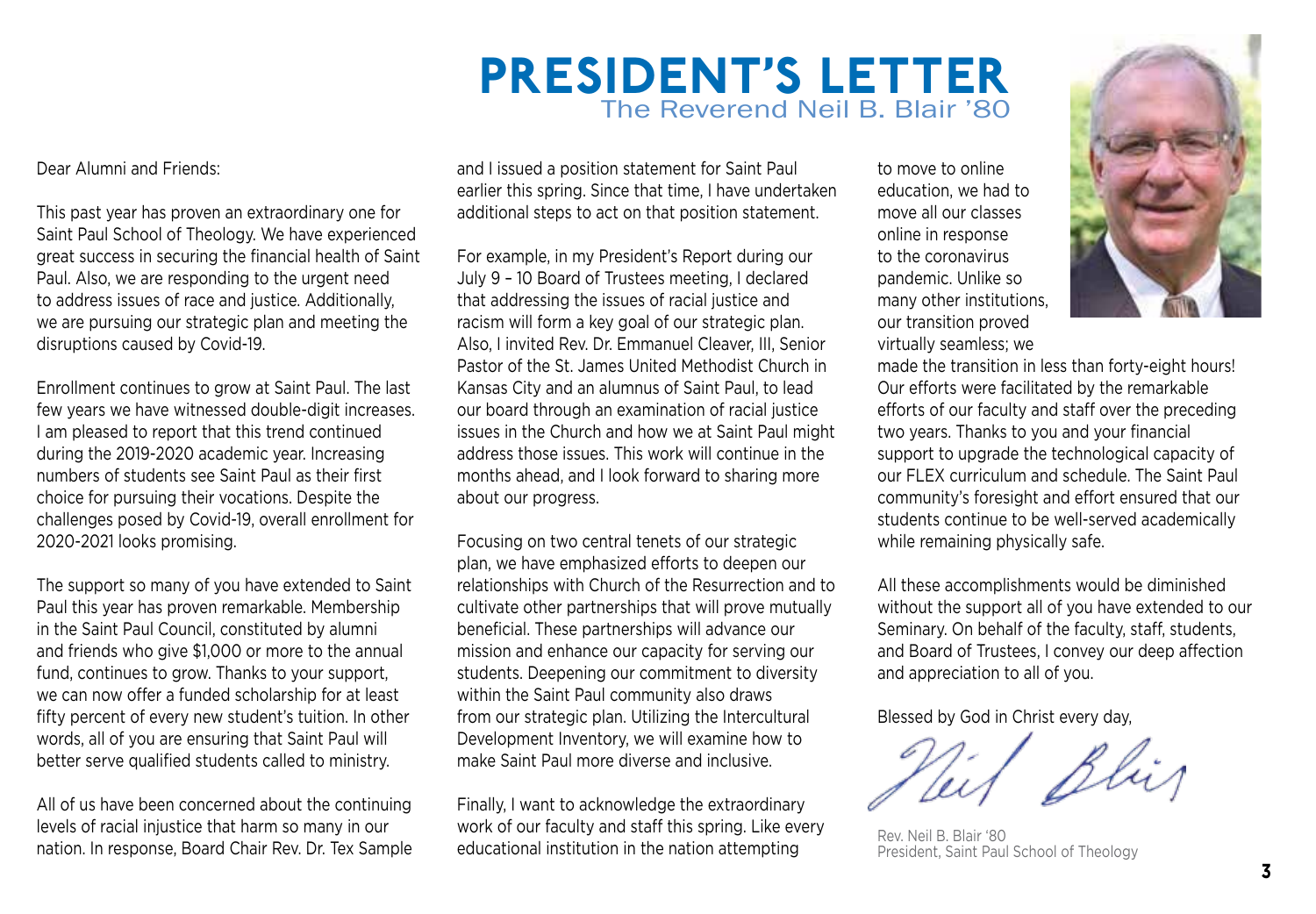# *space TO* **BECOME**



Saint Paul School of Theology is committed to the formation of people for innovative, creative ministry. We are one institution offering courses online and on-campus in Kansas and Oklahoma. This year, we are proud to celebrate our 60th anniversary with a renewed commitment to forming spiritual leaders rooted in the Wesleyan tradition. As part of our 60th-anniversary festivities, we will welcome Saint Paul past president, Dr. Lovett Weems, to mark the occasion. In addition, we will honor our 2020 Distinguished Graduate Award Winner Rev. Dr. Lois V. Glory-Neal, the first Native American woman to be ordained elder and serve as District Superintendent in the United Methodist Church.

In the past year, Saint Paul has realized important gains in enrollment and significant addtions to faculty and staff. Under the leadership of Director of Admissions Shannon Hancock '10, we've seen enrollment in masters and doctoral degree programs increase by 11%. An alumna herself, her understanding of seminary life and vocational discernment allows her to connect with prospective students and guide them down the path of admission. In 2019, Dr. Casey Sigmon joined us as Assistant Professor of Preaching and Worship and Director of Contextual Education and brings her understanding of ministry and the digital age to our community. Dr. Sigmon has made innovative changes to the weekly worship service as Chapel Coordinator. Saint Paul also welcomed Dr. Anne Walker as the

new Executive Director of the Oklahoma Campus and Assistant Professor of Practical Theology and Religious Education. Dr. Walker's focus on religious education, vocational discement and development of youth, and intersectionality of race and ministry provides unique perspectives to students, faculty, and staff.

Saint Paul is grateful for the many partnerships that help us to cultivate the leading edge of education for pastoral ministry. We continue important partnerships with Oklahoma City University and Church of the Resurrection, even as we make space to establish new alliances for continued growth. The Oklahoma campus launched the VisionOK Steering Committee, a group of alumni and community partners invested in the cultivation of Saint Paul's impact in Oklahoma. VisionOK has helped us to understand the importance of Saint Paul's leadership in cultivating innovative ministry in Oklahoma, in supporting pastoral leaders who are women and people of color, and in establishing relationships with Native American communities across the state.

In the past academic year, Saint Paul Course of Study (COS) School educated 265 individual students with a total registration of 650 classes; offering a total of 53 courses located in Leawood, KS; Hays, KS; Oklahoma City, OK; Columbia, MO; and Springfield, MO. Saint Paul is in the second year of offering a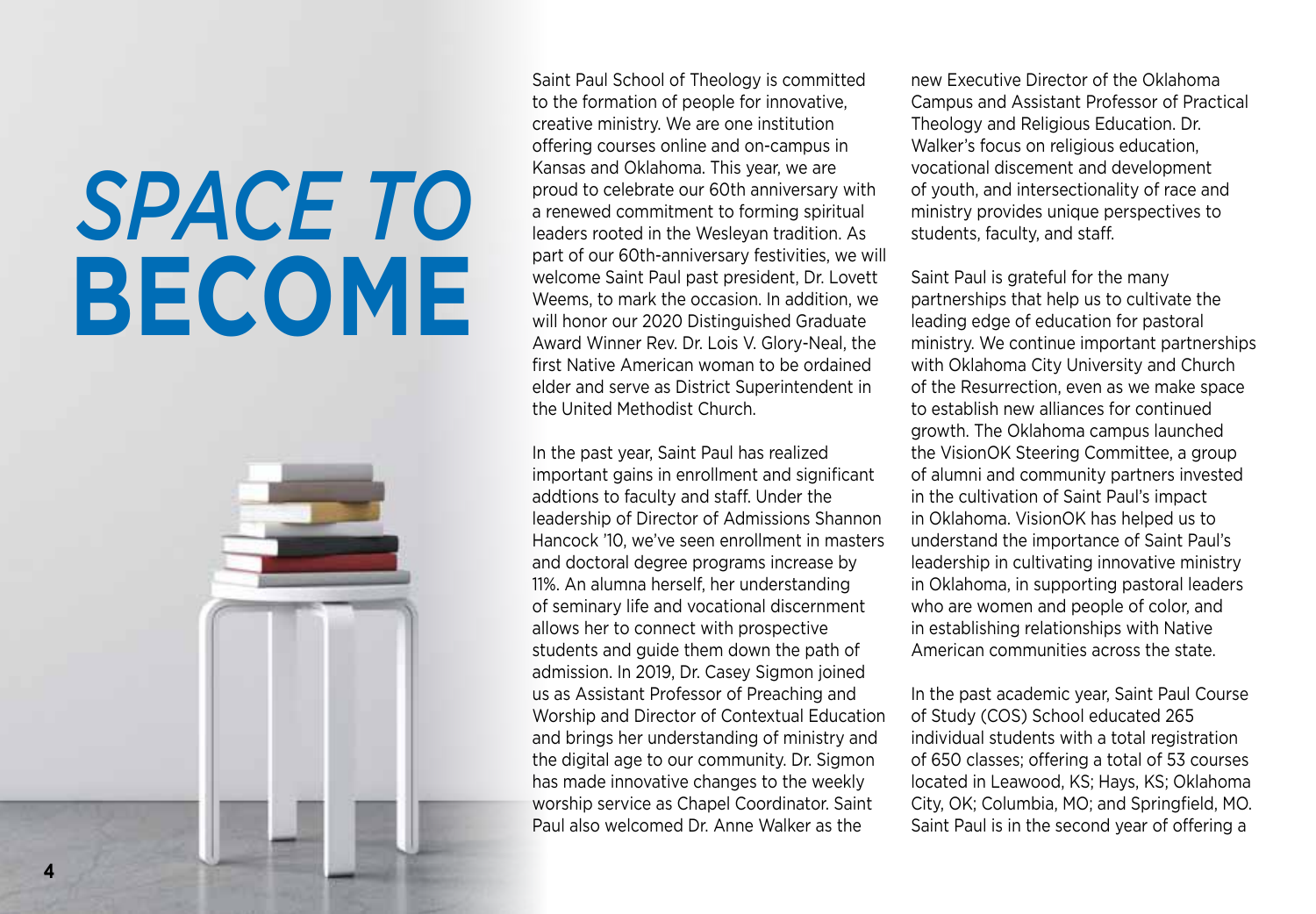hybrid (online and on-campus) schedule for six courses during the Winter term. Plans to increase the number of hybrid courses are in development. We are thankful for the leadership of Dr. Israel Kamudzandu in the development of Saint Paul's multifaceted Course of Study program.

Perhaps most importantly, we have learned much and grown closer as a community as a result of the COVID-19 pandemic. Our faculty was uniquely adept at managing technology in the classroom which made the transition to all online courses a smooth process. And led by Dr. Sigmon and Associate Dean of Student Affairs Margaretta Narcisse '04, Saint Paul has discovered new ways to worship, to communicate, and to celebrate together. Our online Senior Chapel proved sacred space and community can be forged via Zoom. Beyond scheduled worship, pop-up online prayer meetings and gatherings have sustained

our community. Unfortunately, in light of the rising rate in COVID-19 cases in both Kansas and Oklahoma and the many risks that accompany large gatherings of people, we decided to cancel our 2020 Commencement that had been rescheduled for August. Instead, graduates were mailed their diplomas, gifts from the Student Council and Alumni Association, and ribbon wands to celebrate their achievements. Additionally, a digital commemorative yearbook honoring the class of 2020 went out to all our students. We look forward to celebrating our 2020 graduates at a future date.

Our Director of Alumni and Partner Relations Dr. Melissa Pearce '15 has spent the last year reaching out to students, donors, and alumni to hear the stories of their time at Saint Paul and beyond. She has been intentional this year to sustain connections with alumni within the UMC as well

as initiate or rekindle relationships with alumni of other denominations and those with ministries outside the pulpit. Their stories, along with news, SPST shirts, masks, and more have been shared throughout the Saint Paul community on social media and the monthly Connection e-newsletter. Even in this time of social distancing, the Saint Paul community has found space to belong.

Due to an intense focus on finances these last years, the seminary remains in solid financial position during these unsettled times and continues to be thankful for donations from the community which provide technology, scholarships, and emergency assistance to students. May we continue to live into the call of Jesus Christ to be faithful witnesses for healing in a broken world for years to come.

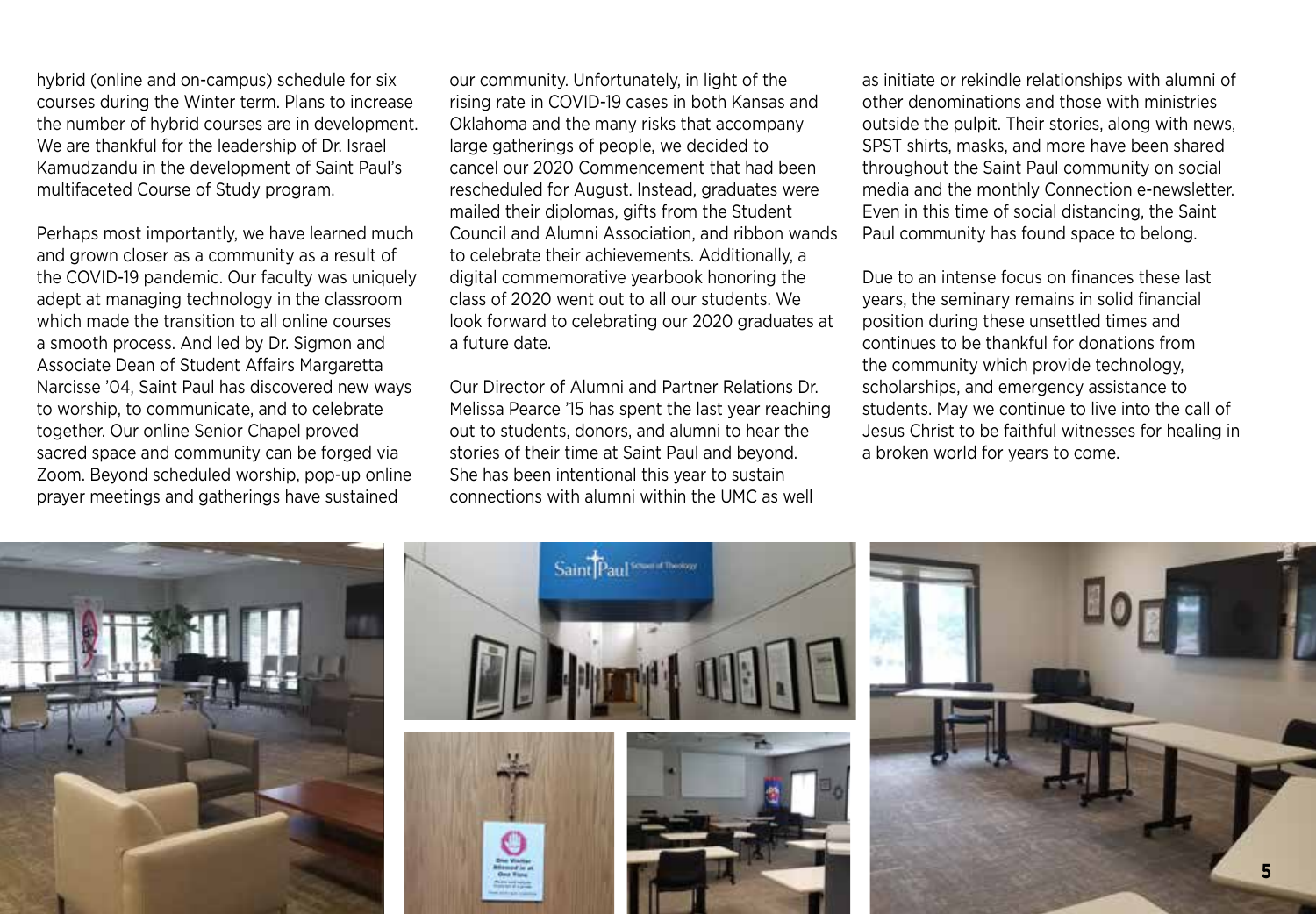### **Navigating space is a part of being human.**

**Our bodies require physical residence to exist. We are constantly occupying and moving from one space to another. We spend resources on making space beautiful and optimally comfortable. We travel to find new spaces to explore.** 

**The COVID-19 pandemic not only disrupted our normal routines, but it has also forced an examination of space. The span of six feet has taken on significant meaning. Bedroom corners and kitchen tables have morphed into make-shift offices and classrooms as the boundaries between home, school, and work blurred. Even sanctuaries, places deemed sacred, have sat empty. Yet worship has still taken place, and church still exists. It has brought into focus the concept that sacred space transcends walls and is more about relationships with others and interaction with the Spirit rather than where or how we gather.** 

**Saint Paul School of Theology has always known this and has focused its mission of theological education around recognizing the holiness found in relationships**  with neighbors and with the Divine. Understanding and teaching contextual ministry is the core of Saint Paul and drives its curriculum, worship, and relationships. **Our community is full of practitioners seeking and making others aware of the sacred space around us. Today, we offer the story of four individuals — a student, two alumni, and a Board of Trustee Life Member — who are intentional about space to usher the way for the Divine.**



#### Sara Martin

As we sat on the steps of her first appointment, First United Methodist Church of Guthrie, Oklahoma, I grappled with the juxtaposition of her age and the poise with which she detailed her call to ministry and her habit of "following God" faithfully and intentionally.

Almost twenty-two, Sara Martin claimed with confidence and boldness how the question posed to her at Youth Force — "Have you ever considered ministry as a vocation?" — changed her life. At the age of 16, she had not thought about full-time ministry, but the seed was planted, and Sara began to ponder if "maybe there were places in the church where I could use my gifts and talents," and affirmations of these wonderings began to emerge. |

It was just three weeks later while on vacation in Dallas that Sara randomly met Oklahoma City University Professor of Hebrew, Dr. Lisa Wolfe. Sara listened as Dr. Wolfe explained the 3+3 partnership where students would condense the four-year course of study for the new seminary track of the Bachelor of Arts in religion into three years followed by the completion of the three-year Master of Divinity degree at Saint Paul School of Theology. Sara, still unsure of what she would pursue after high school, tucked the information away. However, she grinned when she relayed this to me as she now knows that her path was being set without her fully understanding it at the time.

Once Sara did discern more fully that indeed she would commit to a pastoral vocation, she did so with deep intent. She continued to be active in the United Methodist Church in Prague, OK, as well as a Certified Lay Servant, which has offered opportunities to write devotions and deliver sermons. Her affiliation with the Oklahoma Conference Council of Youth Ministry has lent practical experience in writing curriculum, leading small groups, facilitating

conversation, and organizing events. She enrolled and graduated at OCU and will start her first year of Seminary at Saint Paul in August of 2020 while also seeking certified candidate status in the UMC.

Sara has also served beyond the Oklahoma Conference as a board member on the General Board of Church and Society for the last four years. During this tenure, she has developed a curiosity and purpose for understanding the relationship between ministry and disabled congregates and what it means to build an inclusive ministry. Her senior paper, Developing a Disability Positive Hermeneutical Approach for Preaching and Teaching, stemmed from this passion. She has also co-authored a paper with Dr. Leslie Long, *Web Accessibility and the Church in the 21st Century*, which examines "ways religious educators, service providers, and disability advocates can work towards creating an accessible learning environment whether virtual or in person." She is currently working with the United Methodist Association of Ministers with Disability caucus group and is committed to creating more accessible space at the table.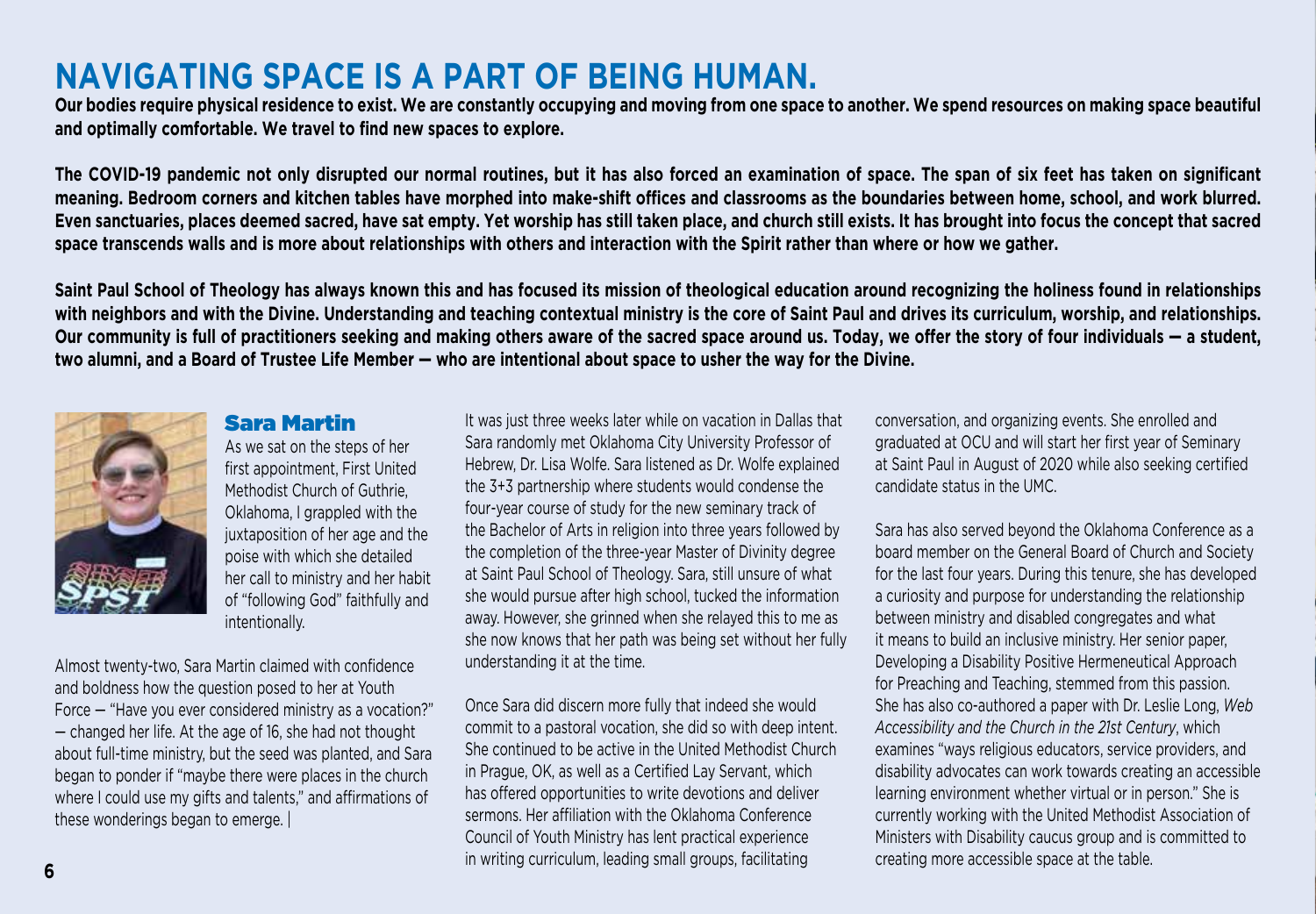She is excited about serving her first appointment and like a wise-sage, she offered that a great deal of her leadership will include listening as the congregation has much to teach her. She hopes to build inter-generational partnerships that spur ministry that is fully inclusive and sets the example of how to love God and neighbor. She proudly detailed the history of the church and offered a description of the congregation as faithful and ever-learning servants.

 She chuckled as she ended our conversation telling me that it seems fitting that her first appointment is in Guthrie. "It is the first home of Oklahoma City University in a way." She explained how "the second incarnation of Epworth University (Oklahoma Methodist University)" settled in Guthrie in 1911 before moving to Oklahoma City and becoming Oklahoma City College in 1922. It seems that Sara will be attending Saint Paul on the OCU campus and leading just down the road from its genesis. We both found some irony and the Divine in the symmetry of it all.



#### Emily Stirewalt & Kelli Hansen



Amid the COVID-19 pandemic, hospitals and other health care facilities have become the front lines, and we have honored and celebrated our health care workers serving our nation's most vulnerable populations. For the church, the role of chaplain has also been elevated, particularly as most buildings have been

shuttered in favor of social-distanced worship and spiritual care. Being present with and helping others awaken to holiness in vulnerable moments is the difficult task of the chaplain in "normal times." Social distancing creates entirely different challenges.

Two Saint Paul graduates shared their experiences with chaplaincy in the time of COVID-19. Rev. Emily L. Stirewalt (M. Div., 2011), an Elder in the UMC Missouri Annual Conference and whose appointment with her local church ended in June, will begin a residency in the clinical pastoral education (CPE) program at Saint Luke's Hospital this fall. Kelli Hansen (M.Div., 2016), who received her Spiritual Directors Certification through the Mount St. Scholastica Souljouners program just months after graduating from Saint Paul, is a chaplain at Truman Medical Center at Hospital Hill in Kansas City. She began her CPE at Saint Luke's Health System in Kansas City in 2016 and will complete more than 2000 hours of post-CPE experience as part of her certification. She will be ordained in the UCC in September 2020.

Although their path to and experience in full-time chaplaincy differs, both alumni share a common purpose of the ministry they are doing. They both understand the

importance of meeting people in a particular moment, and regardless of the physical and emotional space between them, forging a connection to help see the Spirit's dwelling among them and receive the gifts of hope and love. Chaplain Hansen is very clear that she does not "create a sacred space—I invite another person to become aware or mindful that the Holy is already there." She uses the story of Ruth to help illustrate her work. "I invite them to remember times and places where they can be in touch with their own sense of the Holy. I offer comfort—a tangible version of the hands and feet of God when someone feels so alone in an institution where they are sick, hurt, scared, and unsure what is happening or what will happen next. I offer advocacy, when appropriate, for someone who may not have the courage to speak their voice or doesn't know they have the right to do so. When Ruth tells Naomi she will go with her through anything, that is a significant way I see the role of



chaplain. There is nothing (short of someone saying I do not want your presence) that I won't accompany someone through."

Rev. Stirewalt echoed her colleague's description and offered that "you are meeting the divinity in the humanity" and that for her, even when those needing

help are not present, you feel the Spirit move in clinical staff meetings or when you are alone charting visits. She offered a story to illustrate her perspective. "During my first CPE extended unit, I was surprised to be included on the medical team for patients. Nurses and social workers asked me questions and valued my insights. The most striking example was when a doctor asked me if she made the right decision to put an ethics consultation in on a particularly heartbreaking case. She felt as though the patient's parents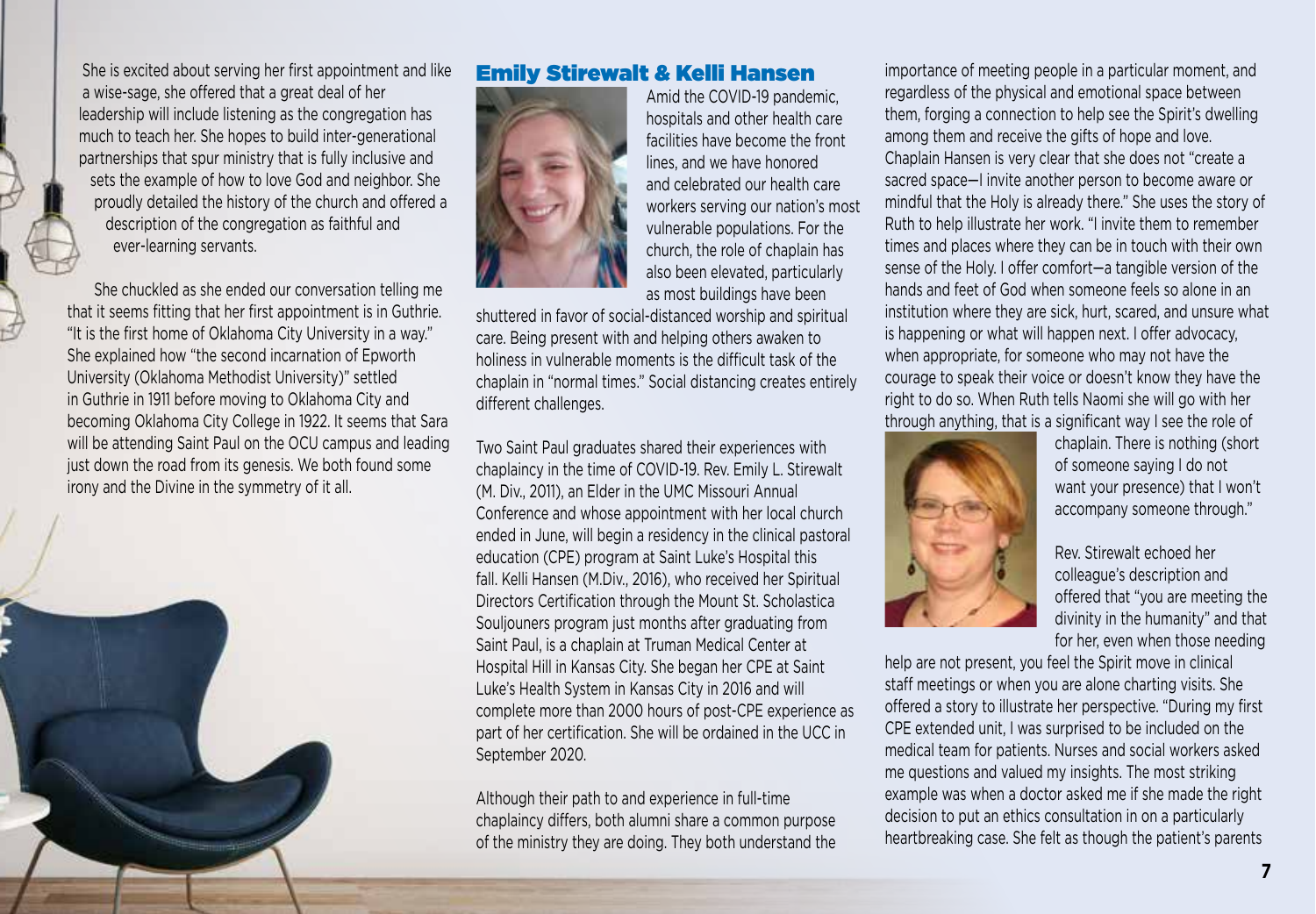were not offering the best care possible to their child. I reassured her decision. She thanked me. I will never forget that patient, the parents, or the doctor. Being included in that small way had a profound effect on me. I believe that is because I saw myself participating in Kin-dom work. I have always understood the reign of God to be a time when all God's children will be valued fully, a space where all will be free from harm. The doctor was seeking to follow her vow 'to do no harm.' I was following mine as well."

Both alumni shared thoughts on how chaplaincy has changed because of COVID-19. As Chaplain Hansen described it, chaplains "tangibly show up to remind the patient, the staff, and family, that each of these persons matters and has worth." Rev. Stirewalt's experience is similar: "The hallways of the hospital, the patient's rooms, even the Spiritual Wellness office at Saint Luke's all felt sacred to me during the work of chaplaincy." Social distancing makes showing up "tangibly" a challenge and requires sacred space that transcends the physical – the rooms and hallways. For some time, all in-person visits were shut down. Even as they have begun to open up, Chaplain Hansen reminds us that phone visits can be "more fruitful that one may imagine" due to the intention to honor sacred space virtually. This environment can "offer a sense of freedom to share deep conversation—perhaps due to less fear of judgment." However, she notes, social distancing can prevent the element of touch, especially during times of prayer, which can be very healing. Special attention to proper hygiene is essential where an offer of touch is appropriate.

Rev. Stirewalt stresses how the "pandemic has made chaplaincy more relevant than ever before. Chaplains are often the ones who witnessed people taking their last breaths and then told their families that they did not die alone. Our work matters." Indeed, it does.

#### Sally Firestone



force and a doer of justice.

This is an impressive resume, but perhaps she is best defined by her faith and her love of neighbor, which is apparent when she speaks of how she made sense of her life after suffering a broken neck in the 1981 Hyatt Skyway collapse and the way she has lived since. When asked, Ms. Firestone expressed no bitterness about her injuries that lead to her C4 quadriplegic status and "becoming a member of the community of those with disabilities." Indeed, she detailed that the physical space that failed that evening and resulted in her injuries did not spur self-pity or anger; rather, it sparked "new passion and purpose" and pushed her to become an advocate and to find ways to support the arts, religion, and education.

She became personally aware of how space — even space deemed sacred — can hinder one's full personhood if intentional measures for accessibility are not included in the design of buildings and public spaces. Ms. Firestone's advocacy work included serving on the Mayor's Council for People with Disabilities and the Access Coalition of The Whole Person organization. She was instrumental in the development of accessibility plans for several key places in the metro, including the Kansas City Zoo, Lyric Theater, Kansas City Public Library, Kansas City Repertory Theater,

the Kauffman Center for the Performing Arts, the Jazz District and Central UMC. She also offered insights for both Saint Paul's Truman Road Campus and the current campus in Leawood. In 2016, The Whole Person organization awarded her the Paul H. Levy Founders Award for her work.

Ms. Firestone also wanted to support religion, education, and art, but she did not want to start her own charity; rather she wanted to partner with established organizations to increase the breadth of spaces she could champion. She started the Sally A. Firestone Foundation and has offered financial and volunteer support for several non-profits, including her alma mater – Illinois Wesleyan University – and Saint Paul.

She has served numerous organizations, including the Kansas City Academy, AbilityKC, reStart Inc., the Kanas City Jazz Museum, and Kingswood Senior Living Community. Ms. Firestone has been a significant partner of Saint Paul for over thirty years. She served on the board of trustees at the invitation of President Weems. After 21 years of service as a trustee, she is now a Lifetime Member and will be honored with the Lifetime Member Trustees awards at the 60th Anniversary Gala in the Spring of 2021. When asked for her hopes for Saint Paul, her response is "to continue to be a progressive voice of justice and hope."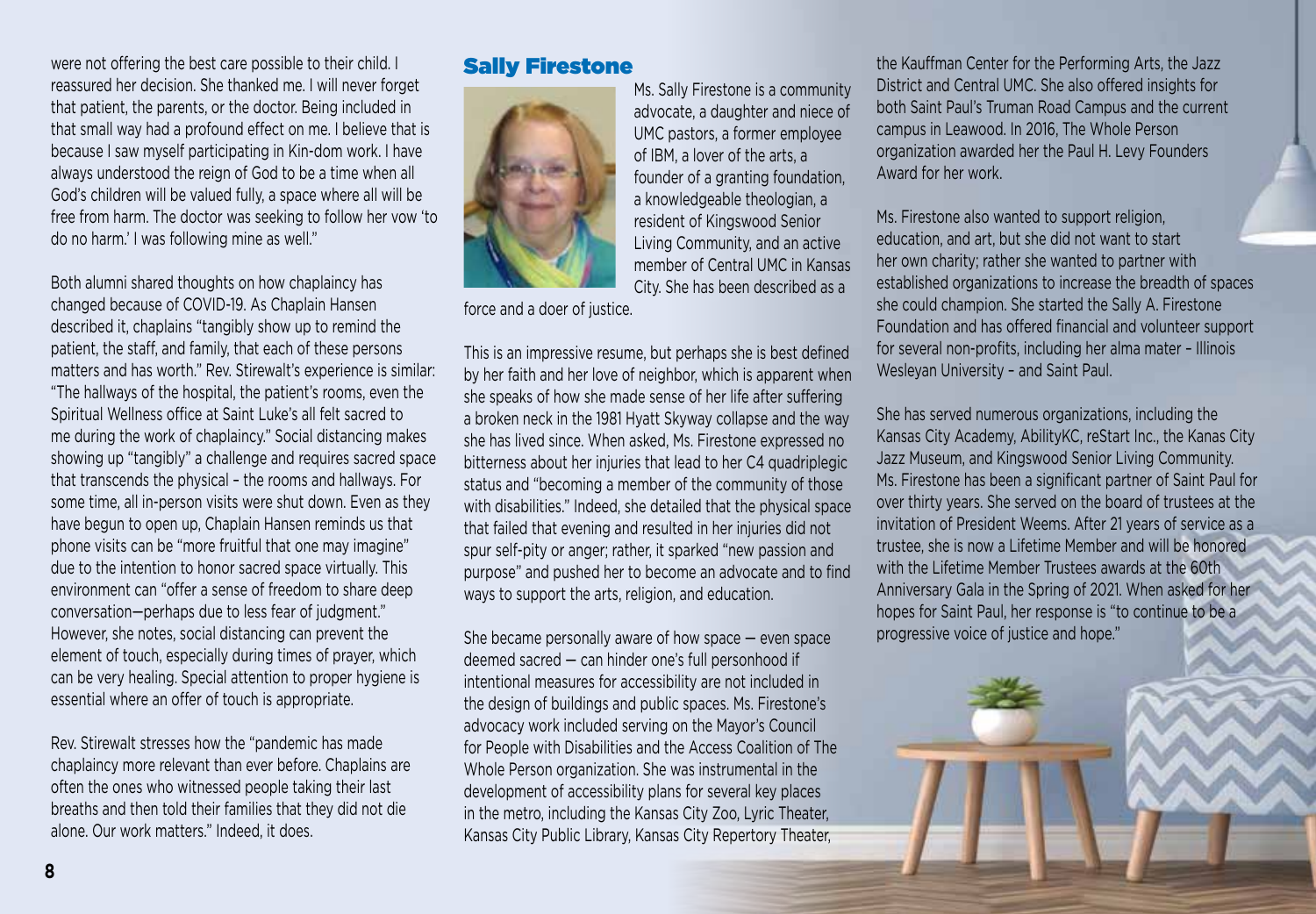### Our Generous Donors

#### PRESIDENT'S COUNCIL

#### (Gifts of \$10,000and up)

Rev. Neil B. Blair '80

Dr. Elizabeth Campbell

Dr. William R. '75 and Mrs. Sarah J. Clark

Mr. Harry D. and Mrs. Clara M. Cleberg

Mr. Mark and Mrs. Debbie Faulkner

Julie A. Lederer in honor of Veith, Lederer & Lederer-Honoring 3 Generations of UM Women

Anonymous

Mr. James C. Mordy

Dr. Bette Morris

Dr. Melissa '15 and Mr. Ricky Pearce

Mr. Larry K. Van Cleave

Mr. Roger Winslow and Mrs. Jan Winslow

Mark & Bette Morris Family Foundation

Oklahoma United Methodist Foundation

The Magee Christian Education Foundation

The Foundation for Evangelism

Church of the Resurrection

Great Plains Annual Conference

Mona and Melvin Winger Family

Foundation

### LEADERSHIP COUNCIL

(Gifts of \$5,000 - \$9,999 )

Reverend Marvin '70 and Mrs. Carolyn H. Arnpriester

Dr. Russell Crain and Mrs. Crain

Anonymous

Mr. Mike and Mrs. Karen Farrell

Rev. Adam J. and Mrs. LaVon M. Hamilton

Dr. Amy S Hogan and Mr. John B. Hogan

Kansas Area United Methodist Foundation-Hutchinson,KS

M & G Farms-Martie & Dianne Floyd and Gary & Marla Floyd

Platte Woods United Methodist Church

Mrs. Susan Schmitt in memory of John A. Schmitt

Mrs. Dianne Shumaker '97

Mr. Rogers Strickland and Mrs. Peggy Strickland

Mr. Fredrick J. and Mrs. Julie F. Thatcher

U. E. and Sarah Sims Trust

### PACESETTER COUNCIL

#### (Gifts of \$2,500 - \$4,999)

Mr. Frank Cockrell

Mr. Steve B. and Mrs. Marian Combellick

Mrs. Lois F. Crampton

Ms. Sally A. Firestone

Reverend Jack and Rev Marilyn Gregory

Mr. Greg A. and Mrs. Sunny L. Harvey

Rev. Roger N. '68 and Mrs. Susan D. Jespersen

Mr. Jeffrey C. Londa

Mr. James T. and Mrs. Margaret J. McKitrick

Mr. Robert E. and Mrs. Nadine S. Hardin-Miller

Bishop Fritz A. '75 and Mrs. Etta Mae Mutti

Oklahoma City University

Dr. Tex S. and Mrs. Peggy Sample

Ms. Paula K. Sauder

Mr. Stanley S. and Mrs. Linda E. Shipman

Mr. Joe and Mrs. Susan Sims

St. Mark's United Methodist Church-Lincoln, NE

Bill and Marilyn Taylor

Dr. Stanley J. Vogel and Rev. Sandy K. Vogel '98

Mrs. Donna M. E. Walker

Anonymous

### SAINT PAUL COUNCIL

(Gifts of \$1,000 - \$2,499)

Reverend Jennifer '14 & Eddie Ahrens-Sims

Mrs. Dana M. Aldridge in memory of Daniel Doll

Rev. Norma Jean Andrews '91

Rev. Gail Lee '91 and Mrs. Clara Arnold

Mr. John W. III and Mrs. Cynthia S. Ballard

Rev. Dr. David Ward '68 and Dr. Maxine C. Beach

Mr. Arden L. and Mrs. Margaret Borgen

Rev. Hector Eduardo Bousson '00 and Rev. Karen D. Jeffcoat '00

Dr. Virgil L. and Mrs. Elaine I. Brady

Dr. Jim Brandt and Dr. Kathryn L. Fuger

Reverend Dr. Steve R. '80 and Mrs. Cynthia A. Breon

Rev. James J. '76 and Mrs. Caryl R. Bryan

Rev. Wayne G. '63 and Mrs. Margee Castle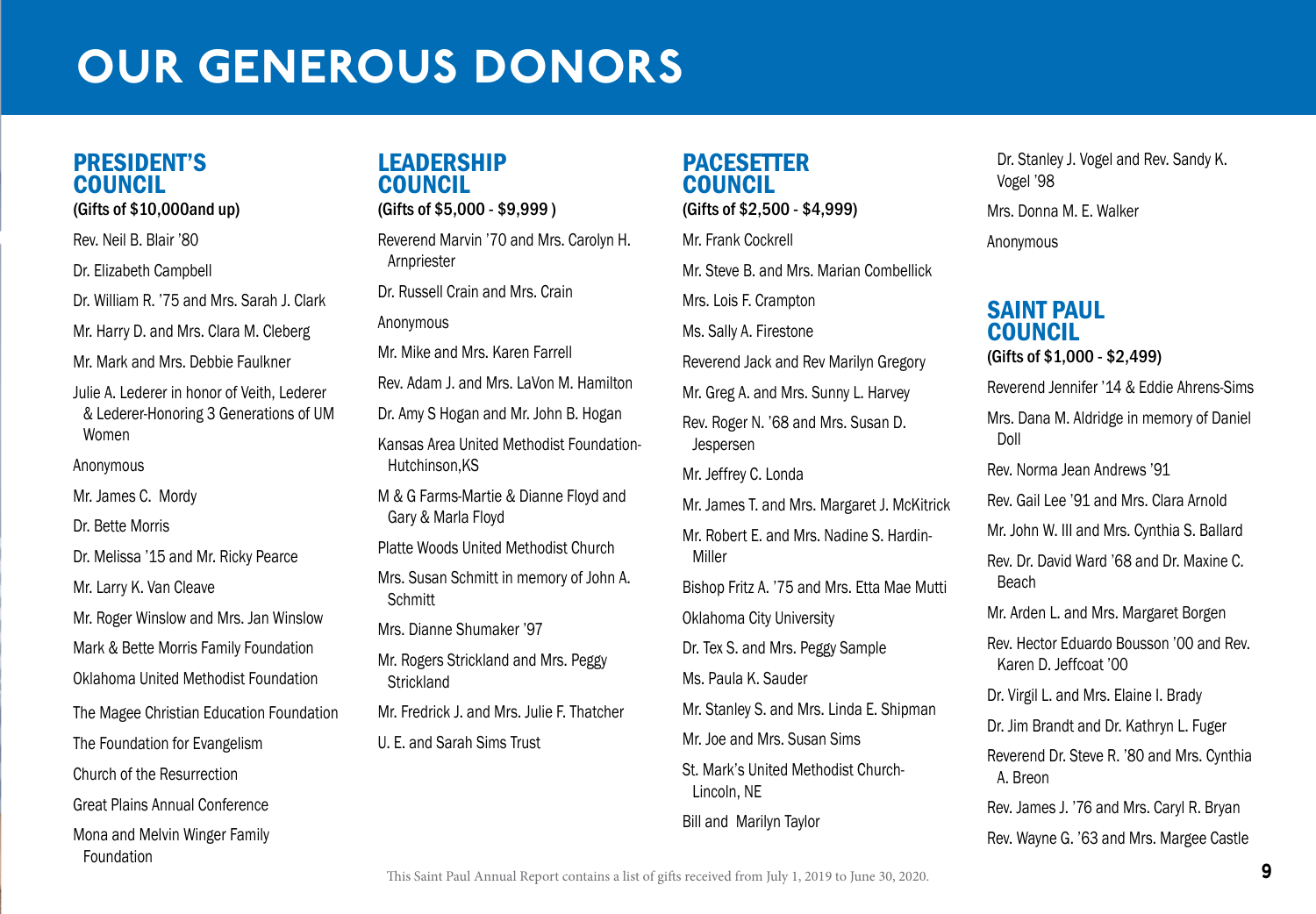### Our Generous Donors

David L. and Julia R. Chinn Dr. Stanley '84 and Mrs. Tammy Copeland Dr. Robert H. and Mrs. Sheryl L. Cox Mr. Thomas R. and Mrs. Jane M. Cox Mr. Ed and Ms. Wanda H. Eichler Rev. Lauren D. Ekdahl '74 and Mrs. Shirley J. Ekdahl Mr. J. D. and Mrs. Lori Erskin Rev. Barry W. Freese '99 Rev. Gary D. Harms '62 Mrs. Susan and Mr. Richard Held Rev. Janet A. Hernandez '96 Dr. Jeanne Hoeft Mr. Richard L. Jantz Rev. Lee R. Johnson '87 Mr. Dale and Mrs. Beth A. Kandt Mr. Bill Keck and Mrs. Barbara Keck Dr. Henry H. III and Mrs. Eloise R. Knight Rev. Cleo D. Kottwitz '69 and Ms. Judy Parsons Prof. Kris E. Kvam and Mr. Arlin Buyert Rev. Karen C. '02 and Mr. Les K. Lampe Rev. Steve J. Langhofer '75 and Ms. Karen Anderson

Pastor Gary F. Langley '07 and Ms. Terry Langley Lemon Family Foundation Pastor Duane Lookingbill '83 Dr. Eugene L. and Mrs. Sarah G. Lowry Madden-Mallory Foundation Rev. Dr. Robert K Martin and Ms. Carol L. **Thrane** Ms. Mary Maughn '69 Mr. Marvin and Mrs. Pam Meile Mr. Matthew A. Mills Dr. Clarke A. '71 and Mrs. Sharon G. Mundhenke Mrs. Marjorie L. Nairn Mr. William L. and Mrs. Mary Jane Nicholas Mr. Keith and Mrs. Doris Olsen Rev. A. Paul Olson '68 CH(COL) Marion D. USA RET and Mrs. Carol A. Pember Rev. Dr. Dustin '03 and Rev. Dr. Shelly M. Petz '02 Dr. Bertha M. '92 and Mr. Michael D. Potts Dr. Robert A. Rankin and Mrs. Vicki Rankin Rev. Janis K. Roorda '12

Mrs. Isabelle Sauer Mr. Bill and Mrs. Karen Seyb Dr. Jay K. and Mrs. Jenne' C. Simmons Mr. Monty J. and Mrs. Jean Teeter Rev. Davis '78 and Mrs. Laura Thompson Mrs. I. Joyce and Dr. R. Wayne Thompson Pastor J. L. Vallery '71 Reverend Dr. David R. CH COL '77 and Mrs. Lola M. Van Horn Mr. Richard W. and Dr. Eileen C. Vautravers Dr. Laurence A. Wagley and Mrs. Joyce E. Wagley Mr. David T. Walker Mrs. Virginia Walker Dr. Lovett H. Weems, Jr. and Mrs. Emily W. Weems Dr. Gus S. and Mrs. Suzie Wetzel Mr. John G. Whitley '82 and Mrs. Sylvia S. **Whitley** Rev. David W Wiggs '84 and Mrs. Mary B. Hughes Mr. Ronald L. Yoder, CLU Rev. Mariellen S. Yoshino '88

### SAINT PAUL **ASSOCIATES**

(Gifts of \$500 - \$999)

Rev. Dr. Charlotte A. '89 and Mr. Terry L. Abram

Dr. Gary L. '85 and Mrs. Laurel A. Armstrong

Rev. Andrew R. Bryan '04

Ms. Janice L. Farrell

Ms. Twila Glenn

Rev. Stuart W. '69 and Ms. Marilu W. Herrick

Dr. William F. '69/'92 and Mrs. Kathleen A. Hunter

John G. Innis and Irene J. Innis

Mr. Chuck L. Morris

Rev. Eugene W. Morse '68 and Mrs. Lettie J. Morse

Mrs. Mari Jane Peak '18 and Mr. Brad

Peak

Rev. John N. Poe '84 and Mrs. Sylvia A. Poe

Dr. Chester W. Ross '79

Mrs. Mavis Almquist Schmidt

Rev. Catherine A. Shield '09

Dr. Angela D. Sims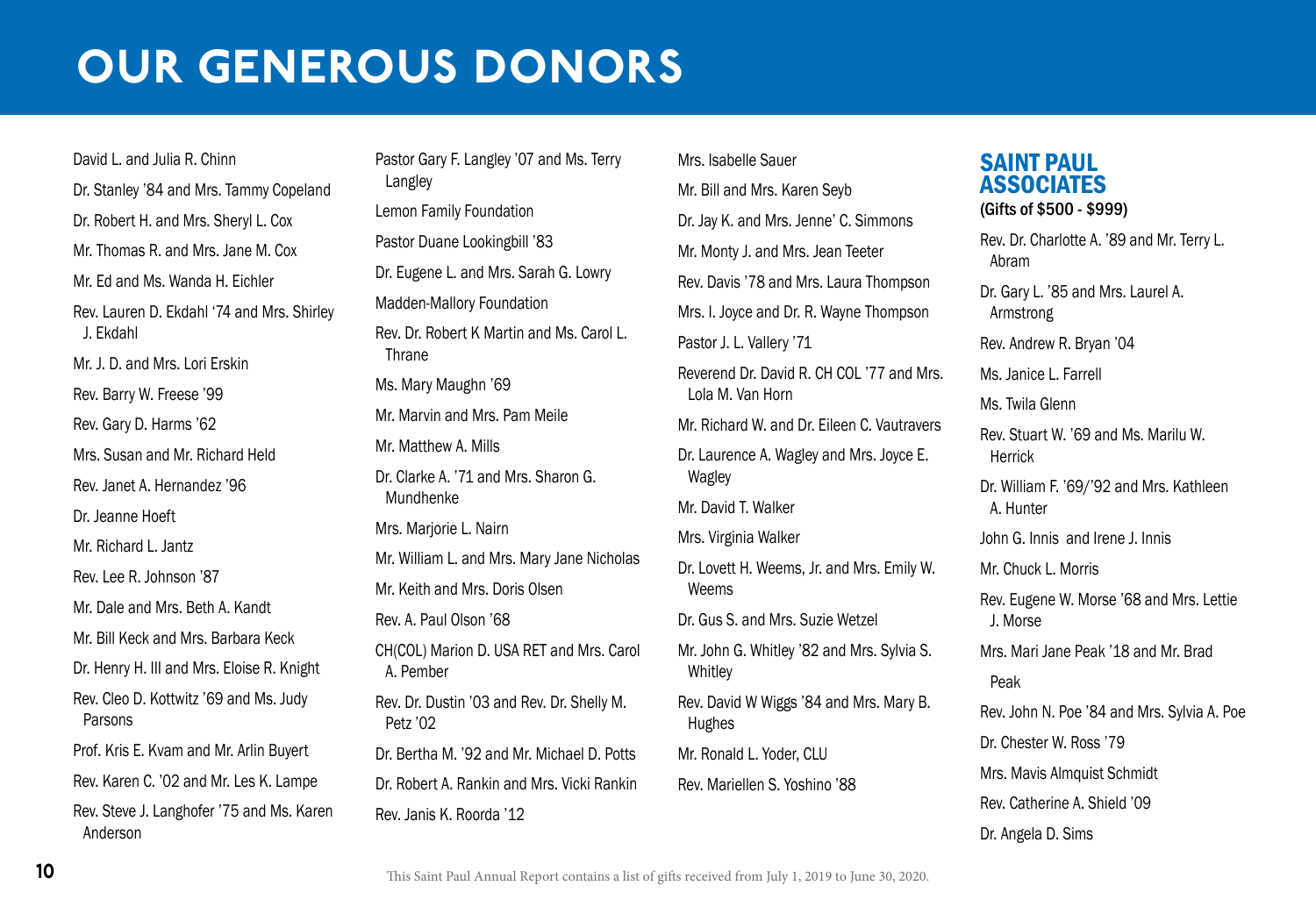Mr. Herschel and Mrs. Phyllis Staats Sun Lakes United Methodist Church Rev. Donald W. Swender '79 and Mrs. Sue Swender Mr. Greg R. and Mrs. Amy Wartman

#### SAINT PAUL BUILDERS (Gifts of \$250 - \$499)

Rev. Leon L '65 and Mrs. Beatrice Alden

Rev. Bruce L. Baker '70 and Mrs. Elizabeth S. A. Baker

Rev. Derrek D. Belase '07 and Rev. Rebekah W. Belase '06

Mrs. Sharon L. Bliss.

Rev. Donna L. Clark Fuller '14

Mr. Darrell K. and Mrs. Wynn Cockrum

Pastor Nancy J. Gammill '76

Ms. Cynthia Garner

Rev. Floyd E. Green, Jr. '70

Mr. Kenneth K. '72 and Ms. Jeanette J. Grenz

Dr. Donald L. '87 and Mrs. Cheryl Hall

Rev. William Hampton '70 '76 and Mrs. Bette J. Hampton Mr. Laurence E. Hanna Rev. Cynthia J. Hickman '07 Rev. Dr. Janice Johnson Hume '75 Ms. Heather A. Jackson '18 Rev. Robert J. Loomis and Mrs. Sally M. Loomis Rev. David E. '71 and Mrs. Marcia L. Mack Dr. Robert W. '90 and Mrs. Shirley A. Magee Pastor Jo B. Mead '12 Rev. Franklin H. '73 and Mrs. Connee Messenger Ms. Barbara A. Momeyer '70 (Deceased) Nebraska United Methodist Foundation Ms. Gwendolyn Newkirk Rev. Jerry E. '79 and Mrs. Barbara Oakland Rev. Nancy R. '05 and Mr. Scott W. Pauls Pastor Mark E. Randall '74 Mr. William M. & Mrs. Erma Riley Ms. Frances L. Rosier Rev. Sharon G '84 and Mr. Jack E. Rubey Mrs. Mary A. Shaw

Rev. Larry V. '75 and Ms. Kathy L. Diehl-**Shores** 

Reverend Rick Thornton

Rev. Richard D. and J. Lucille Turner

#### SAINT PAUL **STEWARDS** (Gifts of \$100 - \$249)

Dr. David W. Baughman Rev. Gary A. '77 and Mrs. Betty J. Beach Mrs. Eileen H. Brennan in memory of Eloise R. Knight Ms. Teresa R. Brent Chaplain Paul E. Budd '85 Rev. Darryl M. Burton '16 Rev. Kathleen Clark '85 Rev. Dr. David M. Clewell '02 Mrs. Joyce M. Conard Rev. D. G. Damewood '63 Rev. Trevor D. Davis '80 Rev. Eloise T. Eakins '77 Rev. Barbara Cain Einsel Ms. Heather Ellis Rev. Letha R. Essinger '92

Pastor Glenn C. '79 and Mrs. Carol A. Fogo The Foundation for Evangelism in memory of Eloise R. Knight Rev. Dr. Daniel R. Gangler '94 Rev. Dr. Brian Edward Germano '02 and Mrs. Patricia L. Germano Rev. George E. '63 and Mrs. Sally A. Gibson in memory of Allan Gibson Dr. John H. Gilbert, M.D. Pastor Laura G. Glover '18 Chaplain Louise A. Hager '97 Rev. Leonard K. Haggin '69 Rev. Shannon N. Hancock '10 Anonymous Mr. DeLynn R. and Mrs. Esther I. Hay Pastor Keith L. Head '77 Rev. L. Kyle Hern '76 and Mrs. Marie R. Hern Rev. Robert L. Hill Mrs. Mary Hodge Pastor James W. Ireland '67 Dr. Shannon Jung and Dr. Patrica B. Jung Reverend Ed and Mrs. Myra Kail Dr. David W '70 and Dr. Marsha A. Kerr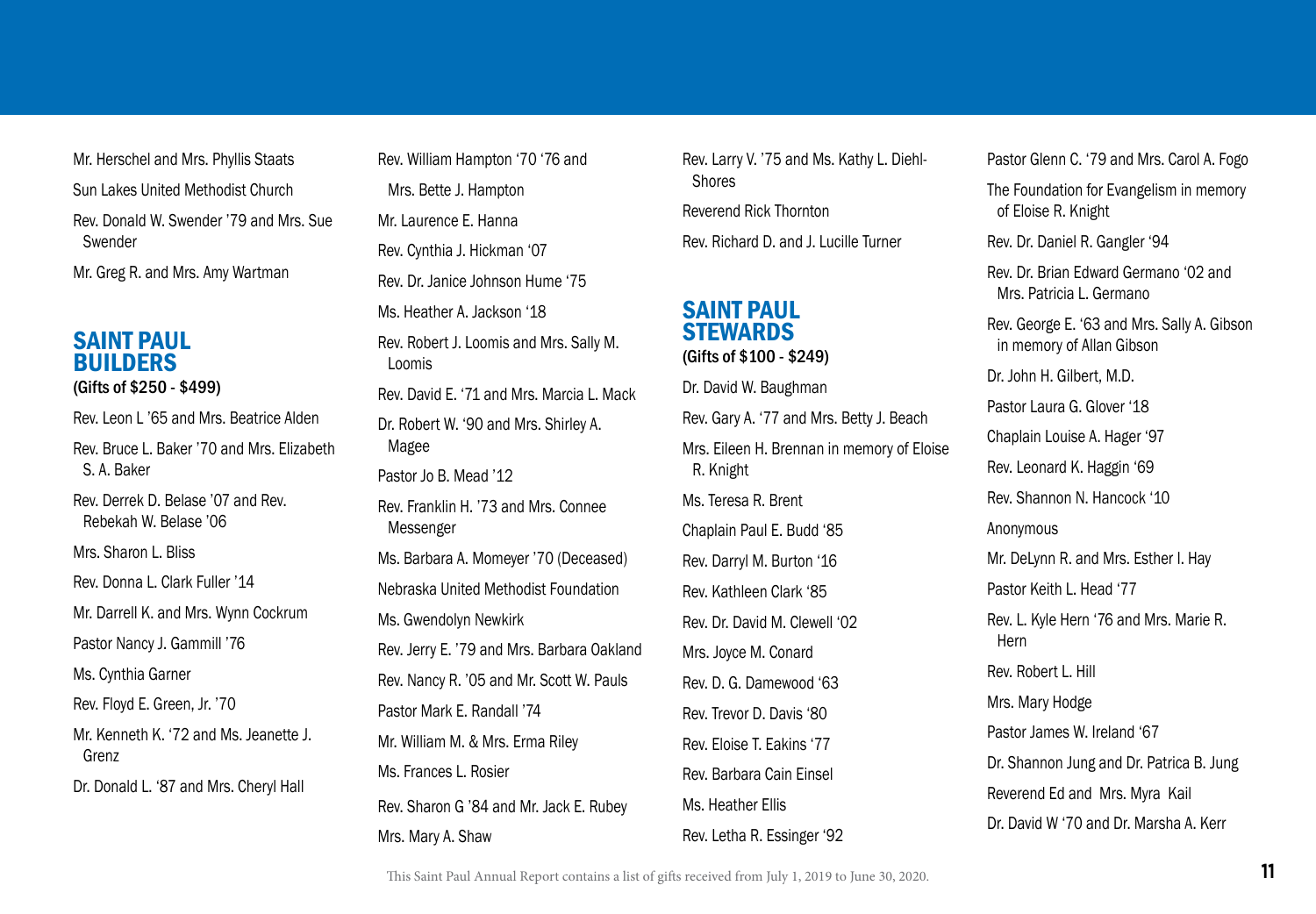### Our Generous Donors

### Rev. Ron A. Kite '04 Dr. R. Kevin '80 and Mrs. Patricia M. LaGree Rev. Dr. Mi Hyeon Lee '97 Sea Lee Dr. John Mather Lurvey '67 and Rev. Gwen Jones-Lurvey '68 Rev. Loren E. Marler '70 and Mrs. Donna M. Marler Rev. Beverly L. McCurdy '88 Rev. Andrew McHenry '95 Rev. Kent and Julia Melcher Mr. Cecil R. and Mrs. Carol L. Miller Mrs. Naomi F. Millner Rev. Ginya C. '91 and Rev. William W. Moore Rev. David N. Sr. '68 and Mrs. Judith K. **Moose** Rev. Charles L. Munson '78 and Rev. Wini Munson '79 Rev. C. Jean Newell in memory of Hazel A. Arnpriester Pastor Ronald L. Nicholas '72 and Mrs. Dorothy L. Nicholas

Ms. Chris Noland '17 Rev. Daniel Norwood '17 Walden and Bonita Paige Pastor Ellen H Peach '95 and Mr. David Reese Mr. Bruce Pettit '71 Rev. Alton R. Pope Reverend Christine E. Potter '18 Mr. Mark and Mrs. Maria Rezac Rev. Janet R. Rhind '83 Mrs. Pat Rice and Dr. Bill Rice, Jr. '85 Rev. John F. Richter '63 and Mrs. Mary L. **Richter** Rev. Dr. Elaine A. Robinson Mrs. Linda Sample Dr. Don '95 and Mrs. Kay Schlichting Mrs. Barbara and Mr. L. D. Schnake Rev. Lyle K. Schoen '81 and Mrs. Susan I. Schoen Rev. Sally A. Schwab '81 Rev. Dr. Sue-Ellen G. Sherman '87 Rev. Lavina M. Shoffner '69 Mr. Lawrence Slofkosky in memory of Hazel A. Arnpriester

Rev. Susan K. Southall '98 Rev. Robert Stutes '81 Rev. Shirley A. Textor '80 Mr. Fred Vahle Ms. Janet Vaughn '71 and Rev. Gerald Vaughn '72 Rev. Dr. Susan K. Ventura '94 Reverend Eugene Watson '69 and Mrs. Lois Rogers-Watson Rev. Daniel L. Wetterstrom '93 Rev. Paul C. Wolf '96 Ms. Donna R. and Mr. John T. Wolfgeher SAINT PAUL FRIENDS (Gifts of up to \$99 )

Ms. Tammi Allensworth Anonymous Mr. James R. Barnett '18 Rev. Marcee A. Binder Rev. Carolyn L. R. Bittner '04 Pastor Derrill A. Blue '14 in memory of June Prince

Dr. Jim Brandt and Dr. Kathryn L. Fuger in memory of Eloise R. Knight Pastor Jason D. Bryles '12 Cynthia and J.D. Campbell in memory of Nancy Brown Deaconess Amanda L. '07 and Ms. Angela Caruso-Yahne Sandy Centeno Dr. Emanuel Cleaver III '07 Mr. Connell and Mrs. Maxine Cobb Rev. William L. DeMoss '76 Mr. Russell W. Dittmar, Jr. '73 Mr. Ronald Downs and Mrs. Mary Downs in memory of Hazel A. Arnpriester Pastor Britton L. Fields '19 Rev. Phyllis J. Garrett '76 Pastor C. B. Gilbreath '65 Mrs. Ina T. Gray Rev. Carol E. Green '83 Mrs. Marilyn Greene in memory of Eloise R. Knight Ms. Kelly Hansen '16 Heartland South District in memory of Eloise R. Knight

Rev. Janet L. Hoyland '86

This Saint Paul Annual Report contains a list of gifts received from July 1, 2019 to June 30, 2020.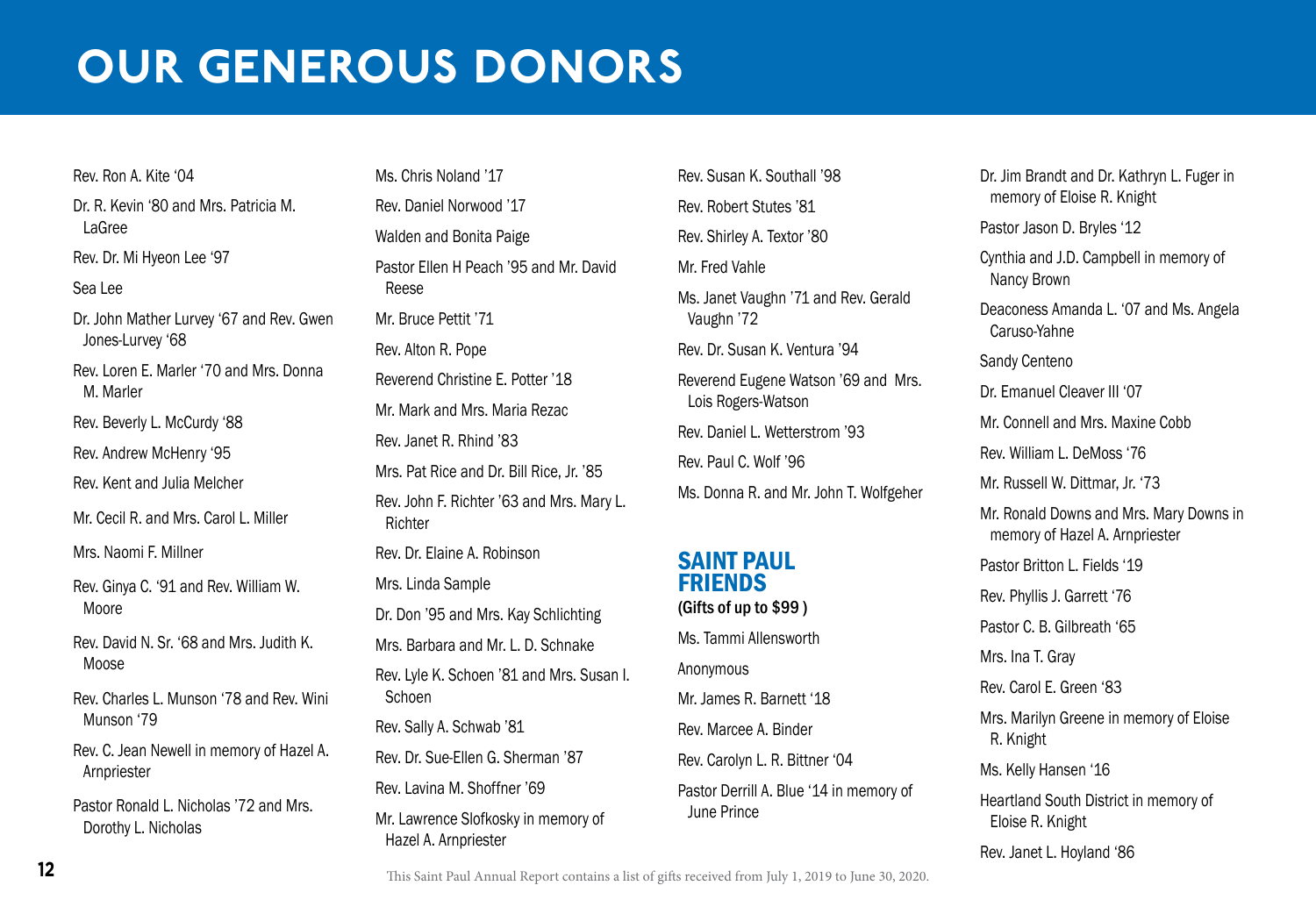Rev. J. P. Jackson '08

Rev. David D. Kell '69

Rev. Dr. Trudy Kay '04/ '17 and Rev. Dr. Russell E. Anderson '03/'17

Mr. John C. Korschot

Prof. Kris E. Kvam and Mr. Arlin Buyert in memory of Eloise R. Knight

Jessica Lovell

Dr. John J J. McCabe '91 and Mrs. Susan M. McCabe

Rev. Steven P. Melby '70

Rev. Dee Ann Mezger '74 and Mr. George F. Berlin

Mr. Jack D. Mooney

Bishop David I. Moshier in memory of C. M. Hibbard

Mrs. Magda Mueller

Reverend Sandra L. Nenadal '92

Rev. Stephen W. Overall '70 and Mrs. Jo Lynne Overall

Carl W. and Shirley A. Patterson

Dr. Steven H. '79 and Mrs. Nancy S. Pohlman

Mrs. Jo Ann Pottorff in memory of Nancy Brown

Mr. David Ratcliff and Mrs. Emily Ratcliff in memory of Hazel A. Arnpriester

Rev. Louise Reed '93

Rev. Kenneth D. '69 and Mrs. Susan L. Rood

Rev. Mary E. Scott

Rev. William Siebert '00

Mr. Norman R. and Mrs. Rose M. Simmons

Mrs. Lois Slofkosky and Mr. Kenneth Slofkosky in memory of Hazel A. Arnpriester

Mrs. Jennifer M. Smith

Mr. Stephen S. and Mrs. Martha N. Sparks

Mrs. Marianne Vermeer and Mr. Robert Johnson, Jr. in memory of Hazel A. Arnpriester

Dr. Anne Walker

Dr. John F., Jr. '92 and Mrs. Joyce A. Walker

Rev. Valjean E. Warman '06

Rev. James '79 and Rev. Brenda West '82 Rev. Richard Wilder '07 and Ms. Judy J.

Wilder

Rev. Vida R. Williams '09

### GIVE, AND IT WILL BE GIVEN TO YOU... For with the measure you use it will be measured back to you .

Luke 6:38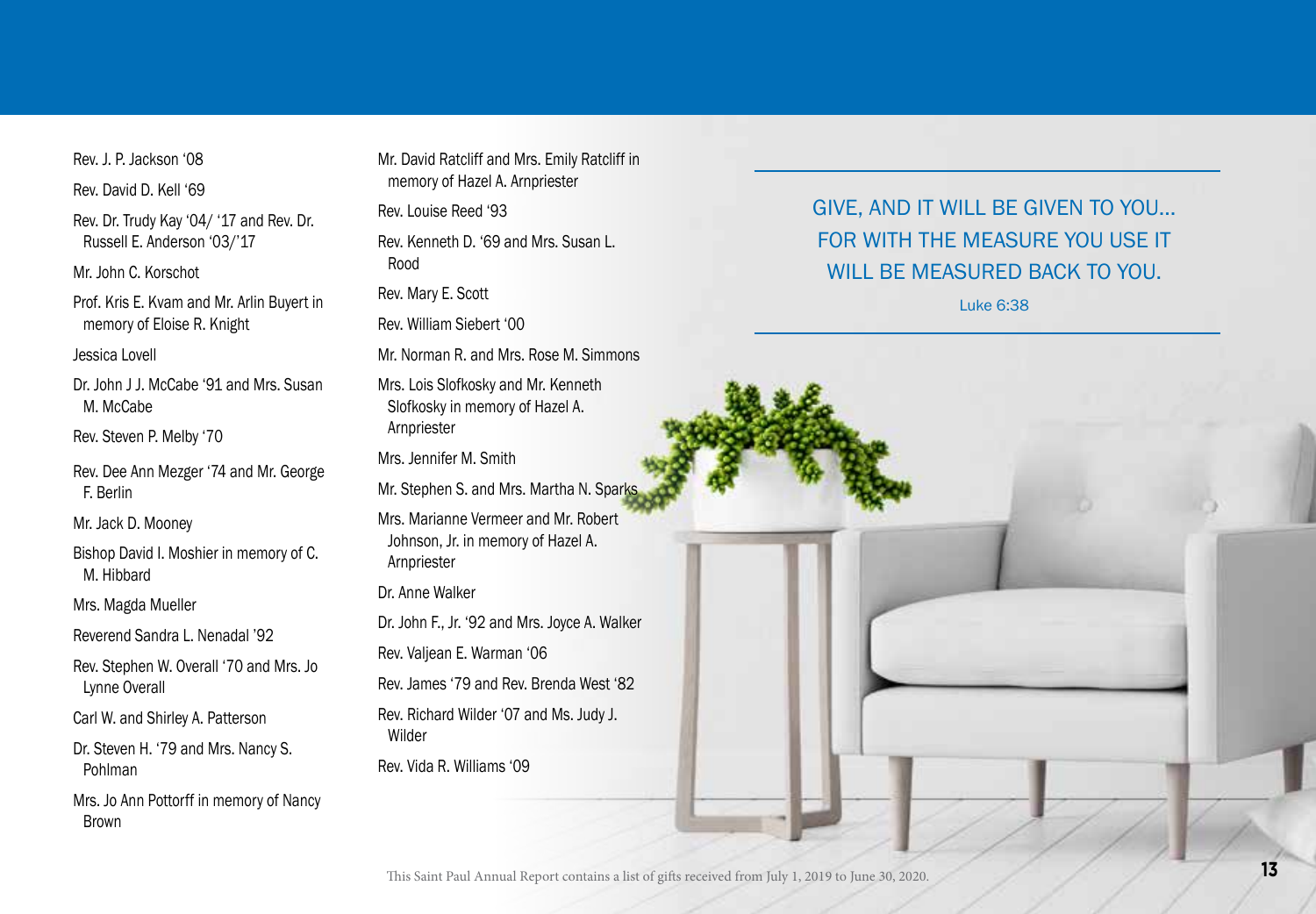### capital Campaign and Bequests

### Capital Campaign

Rev. Neil B. Blair '80 David L. and Julia R. Chinn Rev. Kathleen Clark '85 Dr. William R. '75 and Mrs. Sarah J. Clark Ms. Sally A. Firestone Rev. Carol E. Green '83 Mr. Rod and Mrs. Sharon Hennig Reverend Harold Dean Knewtson Reverend Sandra L. Nenadal '92 Bill and Marilyn Taylor Mr. Larry K. Van Cleave

### BEQUESTS

Mr. Laurence E. Hanna Mr. Robert B. and Mrs. Kathleen Rogers Travis Campbell Estate

## #GIVINGTUESDAY

**On Tuesday, December 3, 2019, Saint Paul School of Theology, to support the seminary's mission, once again joined non-profit organizations around the world to collect donations on #GivingTuesday. Celebrated on the Tuesday following Thanksgiving, #GivingTuesday is a global day of giving fueled by the power of social media and collaboration. For #GivingTuesday 2019, the seminary not only met but exceeded its \$5,000 goal by raising \$6,310 towards student scholarships. Thank you for being the power behind Saint Paul! It is only your graciousness that allows us to continue our mission – even amid a pandemic. We can't say thanks enough for all your support, and we look forward to joining this global giving movement again on Tuesday, December 1, 2020.**

### SAVE THE DATE December 1, 2020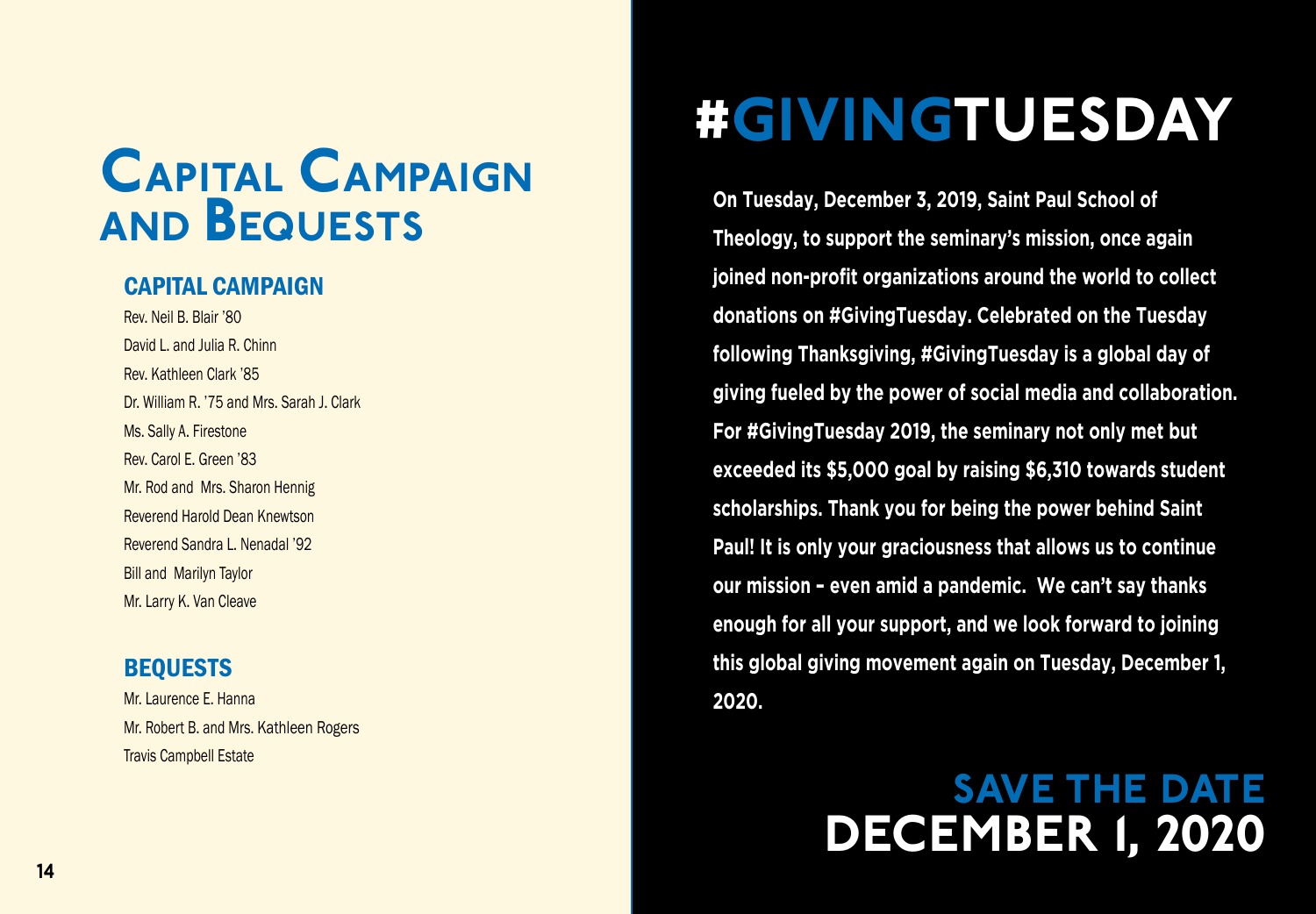

### Join Us in a Celebration Banquet Honoring the **60th Anniversary of Saint Paul School of Theology**

### *Special Guest Speaker: Dr. Lovett H. Weems, Jr.*

Dr. Weems served eighteen years as a seminary president at Saint Paul School of Theology. Following his time at Saint Paul, he became Wesley Seminary's Distinguished Professor of Church Leadership and Founding Director and Senior Consultant of Wesley's G. Douglass Lewis Center for Church Leadership.

### **Friday, April 16, 2021**

6:00 pm Check-In, Meet & Mingle • 6:30 pm Dinner Sheraton Overland Park Hotel at the Convention Center • 6100 College Blvd, Overland Park, KS 66211

### **\$35 per person • RSVP by February 28, 2021 • spst.edu/special-event/**

**Let's get social at SPST1958**



**f** facebook.com **v** twitter.com  $\Theta$  instagram.com